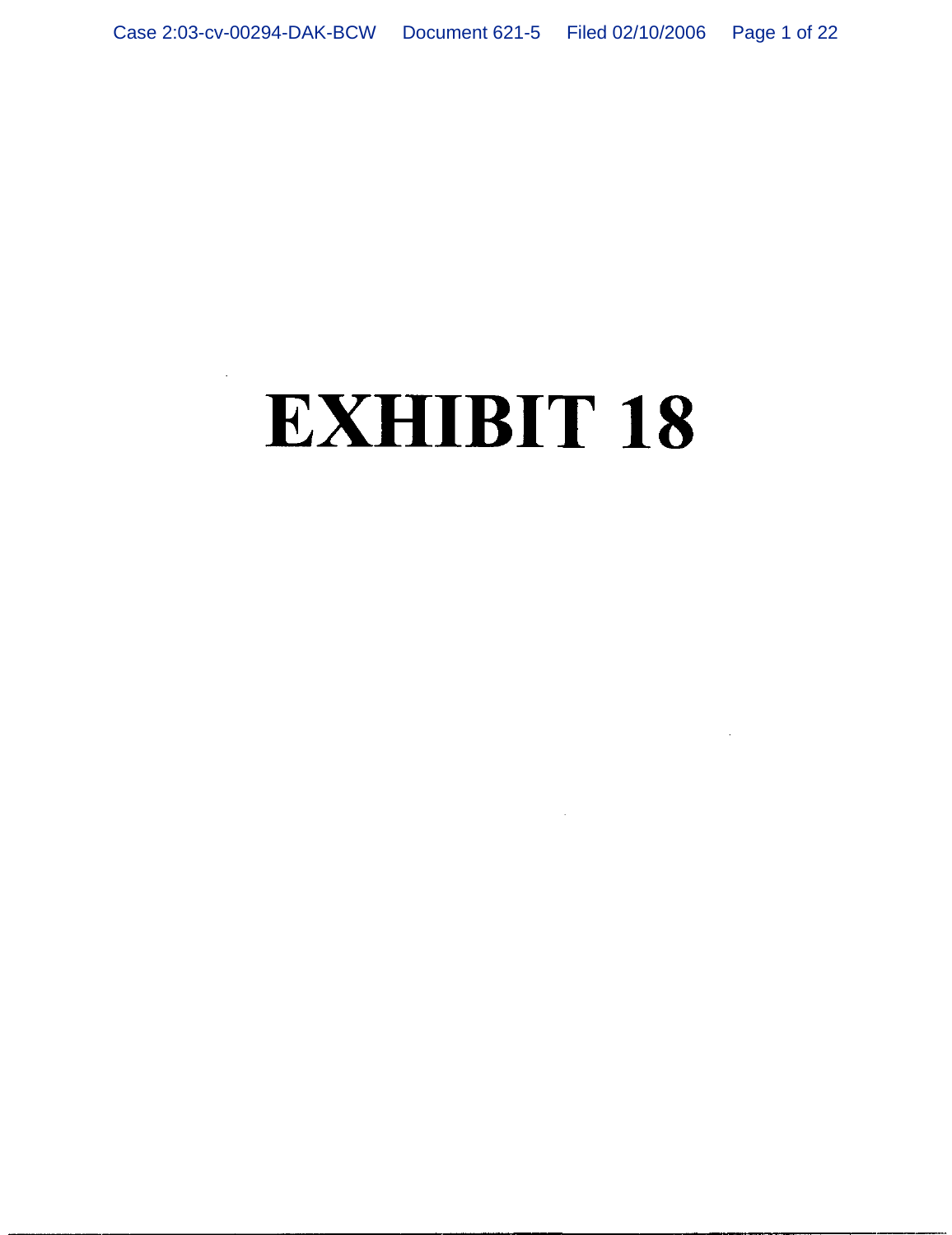Brent O. Hatch (5715) Mark F. James (5295) HATCH, JAMES & DODGE 10 West Broadway, Suite 400 Salt Lake City, Utah 84101 Telephone: (801) 363-6363 Facsimile: (801) 363-6666

Stuart H. Singer (admitted pro hac vice) BOIES, SCHILLER & FLEXNER LLP 401 East Las Olas Boulevard - Suite 1200 Ft. Lauderdale, Florida 33301 Telephone: (954) 356-0011 Facsimile: (954) 356-0022

Attorneys for The SCO Group, Inc.

Robert Silver (admitted pro hac vice) Edward Normand (admitted pro hac vice) BOIES, SCHILLER & FLEXNER LLP 333 Main Street Armonk, New York 10504 Telephone: (914) 749-8200 Facsimile: (914) 749-8300

Stephen N. Zack (admitted pro hac vice) BOIES, SCHILLER & FLEXNER LLP Bank of America Tower - Suite 2800 100 Southeast Second Street Miami, Florida 33131 Telephone: (305) 539-8400 Facsimile: (305) 539-1307

# IN THE UNITED STATES DISTRICT COURT FOR THE DISTRICT OF UTAH

| THE SCO GROUP, INC.,<br>Plaintiff/Counterclaim-Defendant,                                         | <b>PLAINTIFF'S SEVENTH REQUEST</b><br><b>FOR PRODUCTION OF</b><br><b>DOCUMENTS</b>      |
|---------------------------------------------------------------------------------------------------|-----------------------------------------------------------------------------------------|
| v.<br><b>INTERNATIONAL BUSINESS</b><br>MACHINES CORPORATION,<br>Defendant/Counterclaim-Plaintiff. | Case No. 2:03CV0294DAK<br>Honorable Dale A. Kimball<br>Magistrate Judge Brooke C. Wells |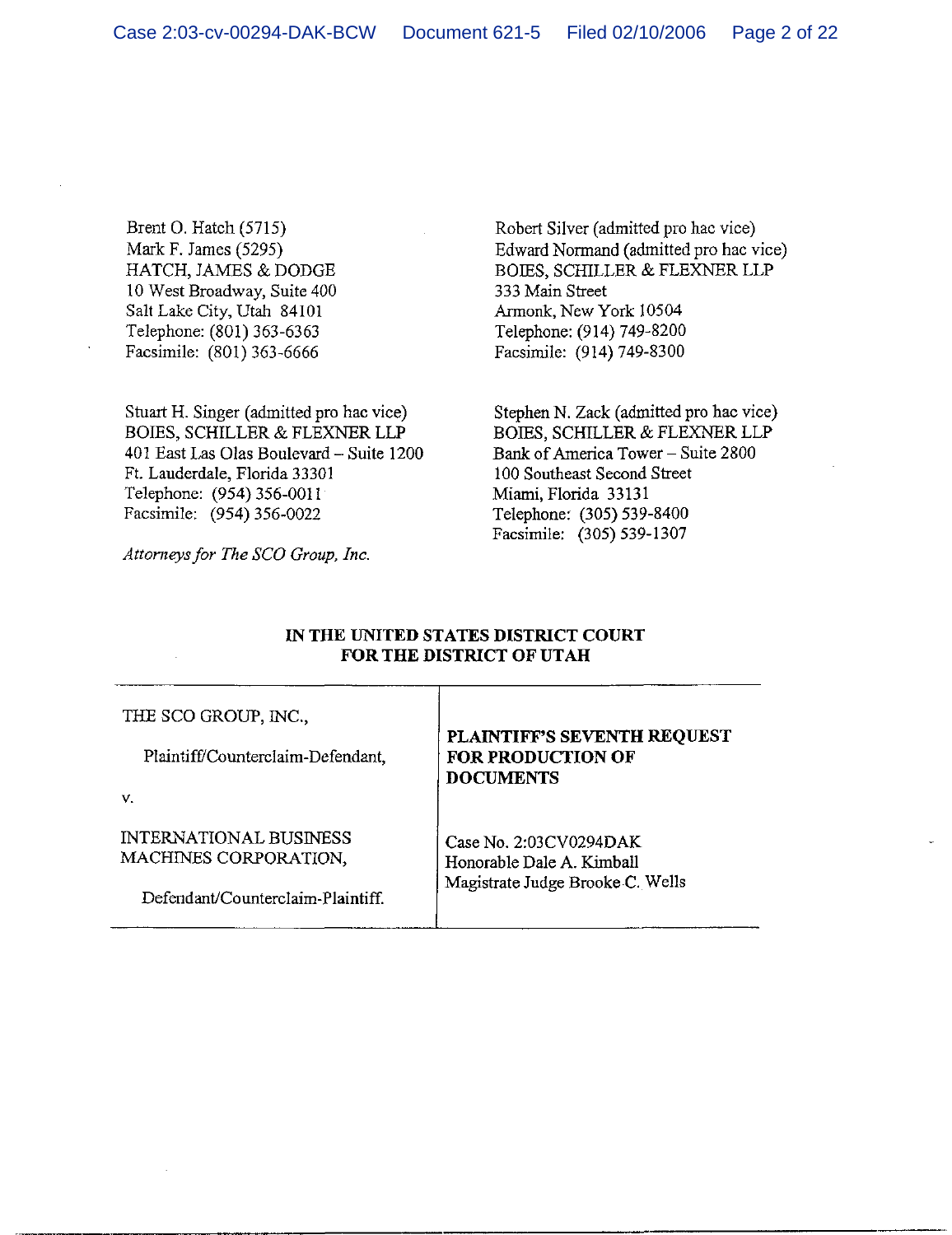Defendant is requested to produce the documents and things in its possession, custody, or control pursuant to these document requests and in accordance with the following definitions and instructions.

All documents and things responsive to these document requests must be served on the undersigned attorneys for The SCO Group. Inc. at the offices of Boies, Schiller & Flexner LLP, 333 Main Street, Armonk, New York 10504, within 30 days of service of these document requests.

# DEFINITIONS AND INSTRUCTIONS

Plaintiff hereby incorporates by reference all instructions, definitions, and rules contained in the Federal Rules of Civil Procedure and further incorporates all the definitions and instructions contained in Plaintiff's previous sets of interrogatories and requests for production of documents, as if fully set forth herein. In addition, for purposes of these requests for production, the following supplemental definitions apply:

- 1. The phrase "Linux Summit" shall include the Linux Kernel Summit, the Linux Kernel Developers Summit, and any (other) Linux summit or conference.
- 2. The term "USERblue Forum" shall include the USERblue.org website; any IBM-sponsored website or internet page linked or related to the USER blue org website; and any person or entity to which the terms "USERblue" or "USERblue Forum" refer, including agents, representatives, and affiliates thereof.
- 3. The term "Groklaw" shall include the Groklaw.net website; any other website or internet page that is linked or related to that website and that covers or reports on this litigation; and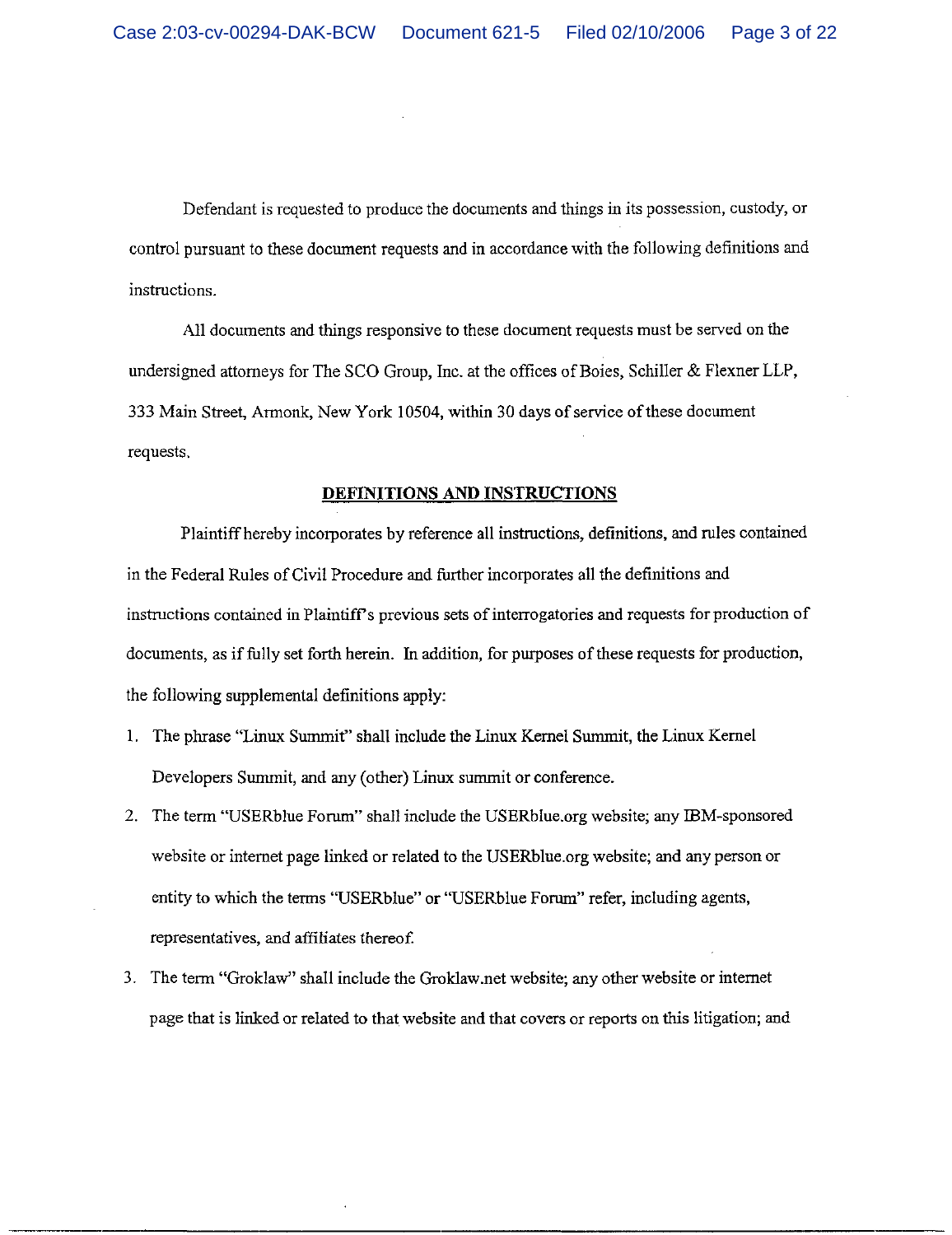any person or entity that has administered or maintained the Groklaw website, including agents, representatives, and affiliates thereof.

- 4. The term "Linux 2.7 kernel" shall include any Linux kernel that functions or is intended to function as the successor to the Linux 2.6 kernel.
- 5. The term "project" shall include without limitation "effort," "initiative," or "group."
- 6. The word "developed" shall include without limitation the meaning conveyed by the words "improved," "increased," "modified," "enhanced," and "further developed."
- 7. "Novell" shall refer collectively to Novell, Inc. and SuSE (both before and after its acquisition by Novell).

Document Requests Nos. 300-67 include requests for information that SCO believes the Court has already ordered IBM to produce in response to SCO's previous interrogatories and document requests. In order to protect SCO's right to receive all information related to IBM's development work for Linux, these document requests include requests for that same information in extremely specific language intended to foreclose any further attempts by IBM to limit its discovery obligations. For purposes of these requests, the following definitions also apply:

8. The term "development work" shall include, but not be limited to, (1) all versions or iterations of source code, whether or not constituting or included in an IBM Linux patch or IBM Linux submission; (2) all intermediate or development-stage programming code generated in the Linux development process; (3) all intermediate or development-stage programmer's notes and comments; (4) all source reference matrices, decoder utilities and matrices, or tools used in the development or transfer of source code; (5) all information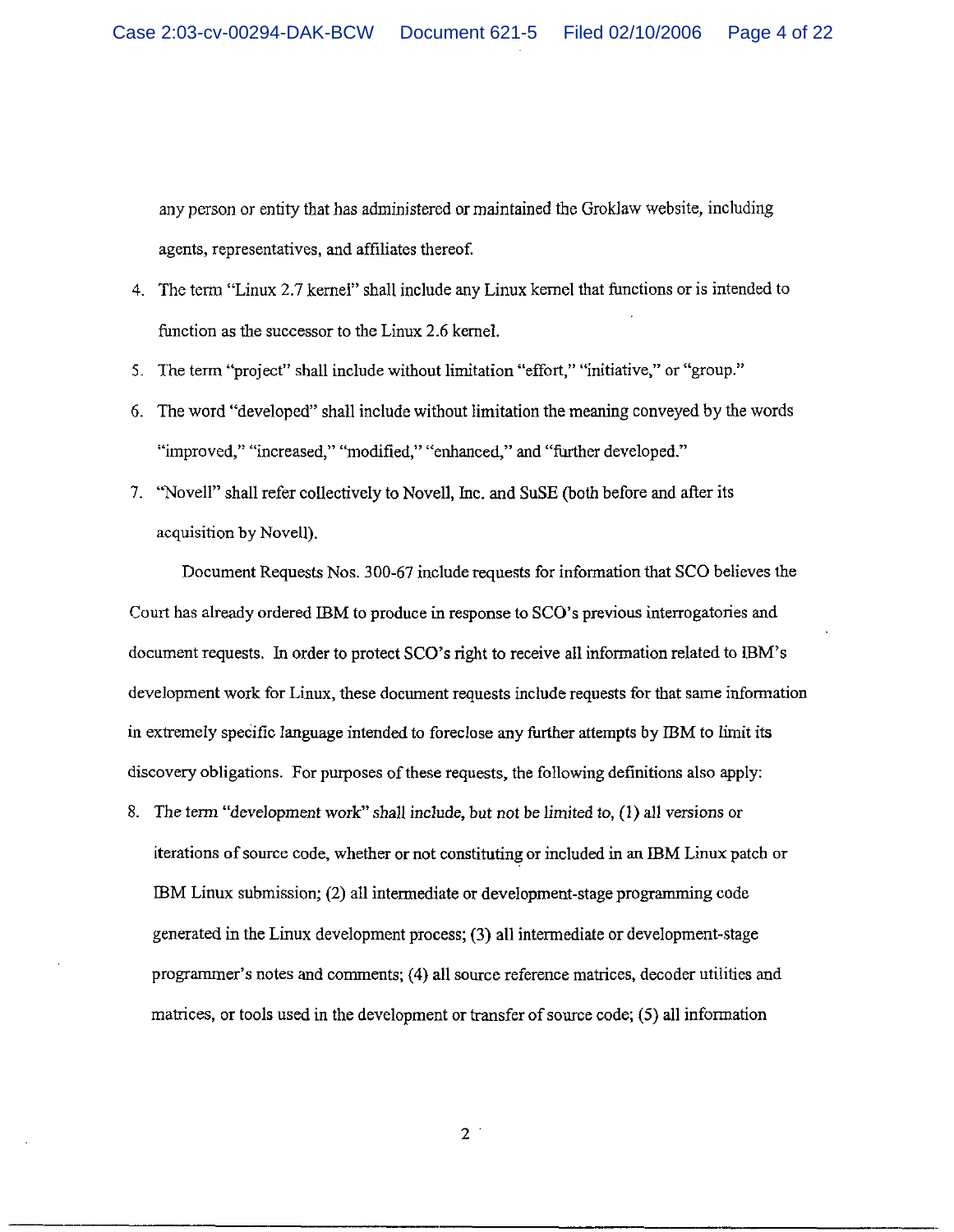contained in any revision control database; and (6) all efforts to improve, increase, modify, enhance, or further develop source code.

- 9. The term "contribution" or "contributions" shall include, but not be limited to, the transfer or disclosure of  $(1)$  literal expressions of source code,  $(2)$  non-literal expressions of the sequence, structure, or organization of source code, (3) derivatives, derivative works or modifications of source code, and (4) methods or concepts embodied or implemented in source code. The term shall also include all such transfers or disclosures of technology, whether made directly or through any third-party person or entity or through any project or platform which IBM has sponsored in any manner or in which IBM has participated. By way of example, but not limitation, indirect transfers of technology would include those that IBM made in connection with the Open Source Development Lab, K-42 Linux Project, Leeds/Linux Project, or SawMill Project.
- 10. The phrase "contributions from UNIX, AIX, or Dynix" shall include, but not be limited to, all contributions of, based on, or derived from UNIX System V, AIX, or Dynix/ptx source code."

### **REQUESTED DOCUMENTS**

# Linux Summit

272. All documents concerning IBM's participation or involvement in any Linux Summit, including but not limited to documents concerning any presentation, speech, or talk given by IBM, and documents concerning any workshop, training, discussion, or exhibit conducted or sponsored by IBM.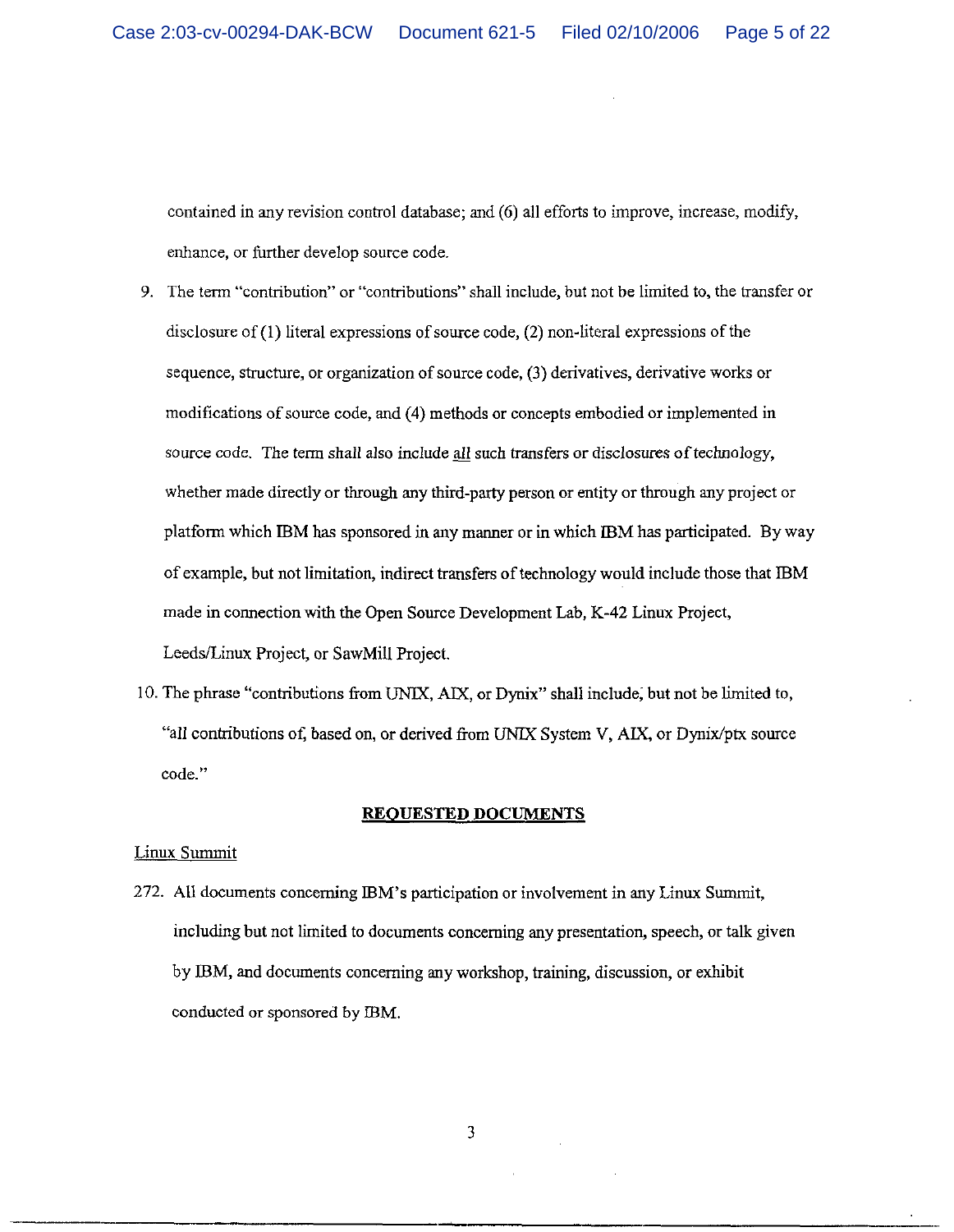- 273. All documents concerning or prepared in connection with the planning or organization of any Linux Summit by any IBM employee, agent, or contractor.
- 274. All documents concerning IBM's decisions, measures, actions, or activities resulting from, responding to, or following up any Linux Summit.
- 275. All documents evaluating, reviewing, summarizing, reporting on, drawing conclusions from, or making recommendations or decisions based on any Linux Summit.
- 276. All documents not included in Document Requests Nos. 272-75 above concerning any Linux Summit.

**USERblue Forum** 

- 277. All documents concerning any presentation, speech, or remarks delivered in connection with the USERblue Forum.
- 278. All documents concerning any workshop, training, discussion, "webcast," or "webinar" conducted in connection with the USERblue Forum.
- 279. All documents concerning any IBM demonstration or exhibit at a USERblue Forum session or event.
- 280. All documents posted or appearing on the USERblue.org website.
- 281. All other documents concerning content for the USERblue.org website, including but not limited to documents concerning any decision to exclude or remove from that website any document subject to Document Requests Nos. 277-80 above.
- 282. All documents not included in Document Requests Nos. 277-81 above concerning the **USERblue Forum.**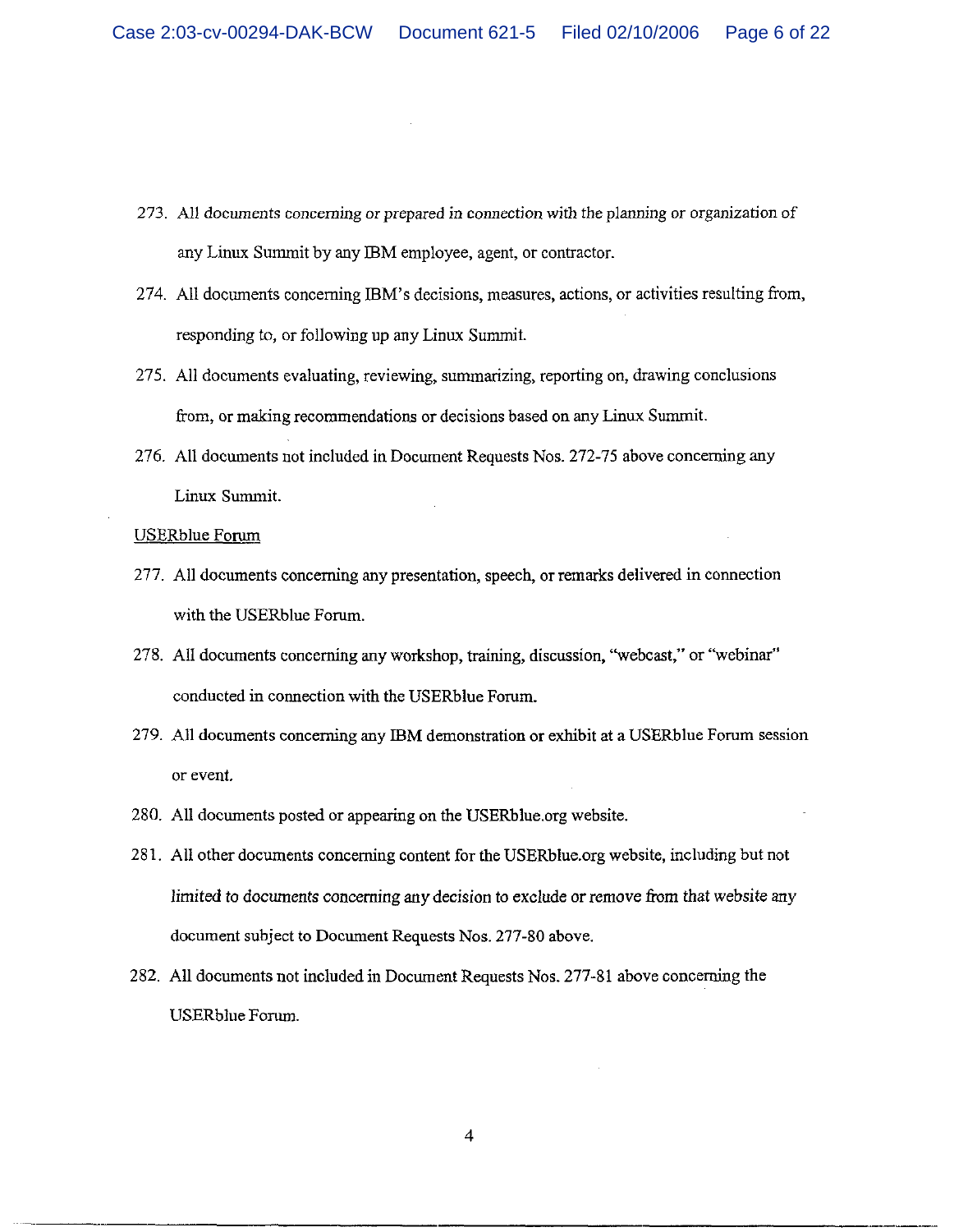### Groklaw

- 283. All documents concerning the financing, funding, sponsorship, or promotion of Groklaw.
- 284. All documents concerning content for the Groklaw website, including without limitation notes, drafts, and reviews corresponding to writings posted or appearing on that website.
- 285. All documents not included in Document Requests Nos. 283-84 above concerning IBM's direct or indirect support for Groklaw, including but not limited to documents concerning IBM's provision of personnel, services, labor, servers, equipment, office space, or funds to implement, maintain, or administer Groklaw, and including support provided through any intermediary such as GoDaddy.com or Ibiblio.org.
- 286. All documents concerning communications with Pamela Jones or with any person or entity that has maintained or contributed to Groklaw.
- 287. All documents concerning any agreements, negotiations, arrangements, or dealings between IBM and Pamela Jones or any person or entity that has maintained or contributed to Groklaw.
- 288. All documents concerning Groklaw or Pamela Jones not included in Document Requests Nos. 283-87 above.

### Patents

- 289. All UNIX-related patents that IBM has donated to Linux or open source.
- 290. All UNIX-related patents that IBM intends or has pledged to donate to Linux or open source.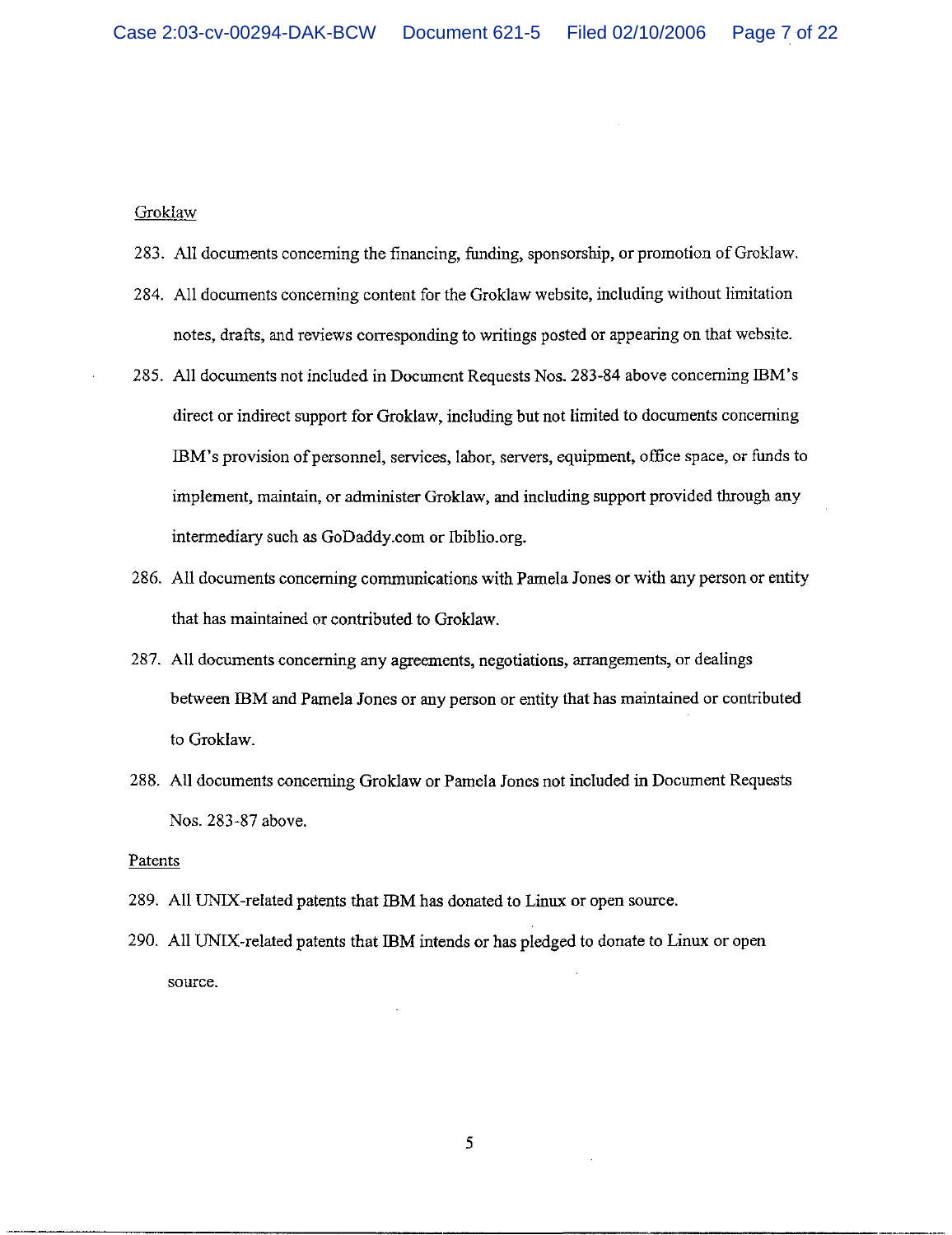- 291. All documents reflecting the patent number or other identifying information corresponding to any UNIX-related patent that IBM has donated, or intends to donate, to Linux or open source.
- 292. All documents not included in Document Requests Nos. 289-91 above concerning any UNIX-related patent that IBM has donated, or intends or has pledged to donate, to Linux or open source, including but not limited to documents concerning the patent history filed by IBM with respect to any such patent.

Product Releases

- 293. All documents, including without limitation letters, memoranda, and contracts, in which IBM has defined or adopted a definition of the term "General Availability Release" ("GA release").
- 294. All documents, including without limitation letters, memoranda, and contracts, in which IBM has defined or adopted a definition of the term "Product Request for Pricing Quote" Release" ("PRPO release").
- 295. All documents, including manuals, concerning IBM's current or former requirements, guidelines, instructions, or procedures for making a GA release of a product such as an operating system, including but not limited to documents concerning the internal review, testing, support, approvals, and level of product development required or recommended for a GA release.
- 296. All documents, including manuals, concerning IBM's current or former requirements, guidelines, instructions, or procedures for making a PRPQ release of a product such as an operating system, including but not limited to documents concerning the internal review,

 $\epsilon$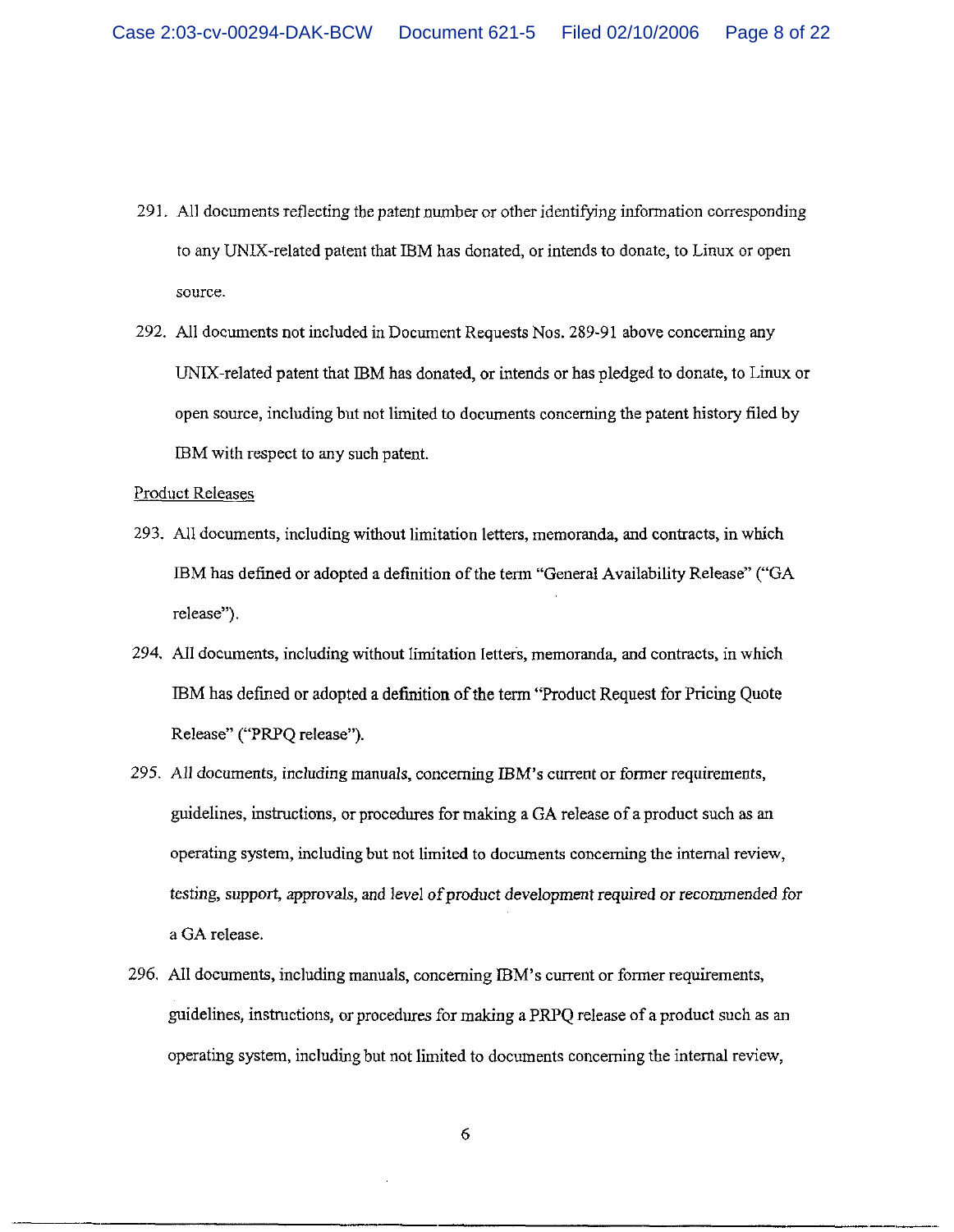testing, support, approvals, and level of product development required or recommended for a PRPO release.

- 297. All documents, including manuals, concerning IBM's current or former requirements, guidelines, instructions, or procedures for making a release (other than a GA or PRPQ release) of a product such as an operating system, including but not limited to documents concerning the internal review, testing, support, approvals, and level of product development required or recommended for such a release.
- 298. All documents not included in Document Requests Nos. 293-97 above concerning any category of product release (including GA or PRPQ) made by IBM of its products.
- 299. All documents concerning IBM's policies, procedures, rules, guidelines, codes of conduct, requirements, or expectations with respect to the proprietary and intellectual-property rights of third parties in the development of products by IBM.

Linux 2.7 Kernel

- 300. All documents concerning IBM's contributions to the Linux 2.7 kernel, including but not limited to any architectural design, layout, functionality, source code, and source-code patches contributed by IBM to the Linux 2.7 kernel.
- 301. All documents concerning development work associated with IBM's contributions to the Linux 2.7 kernel.
- 302. All documents concerning the development of the Linux 2.7 kernel not included in Document Requests Nos. 300 and 301 above.
- 303. All documents concerning the Linux 2.7 kernel not included in Document Requests Nos. 300-302 above.

 $\overline{7}$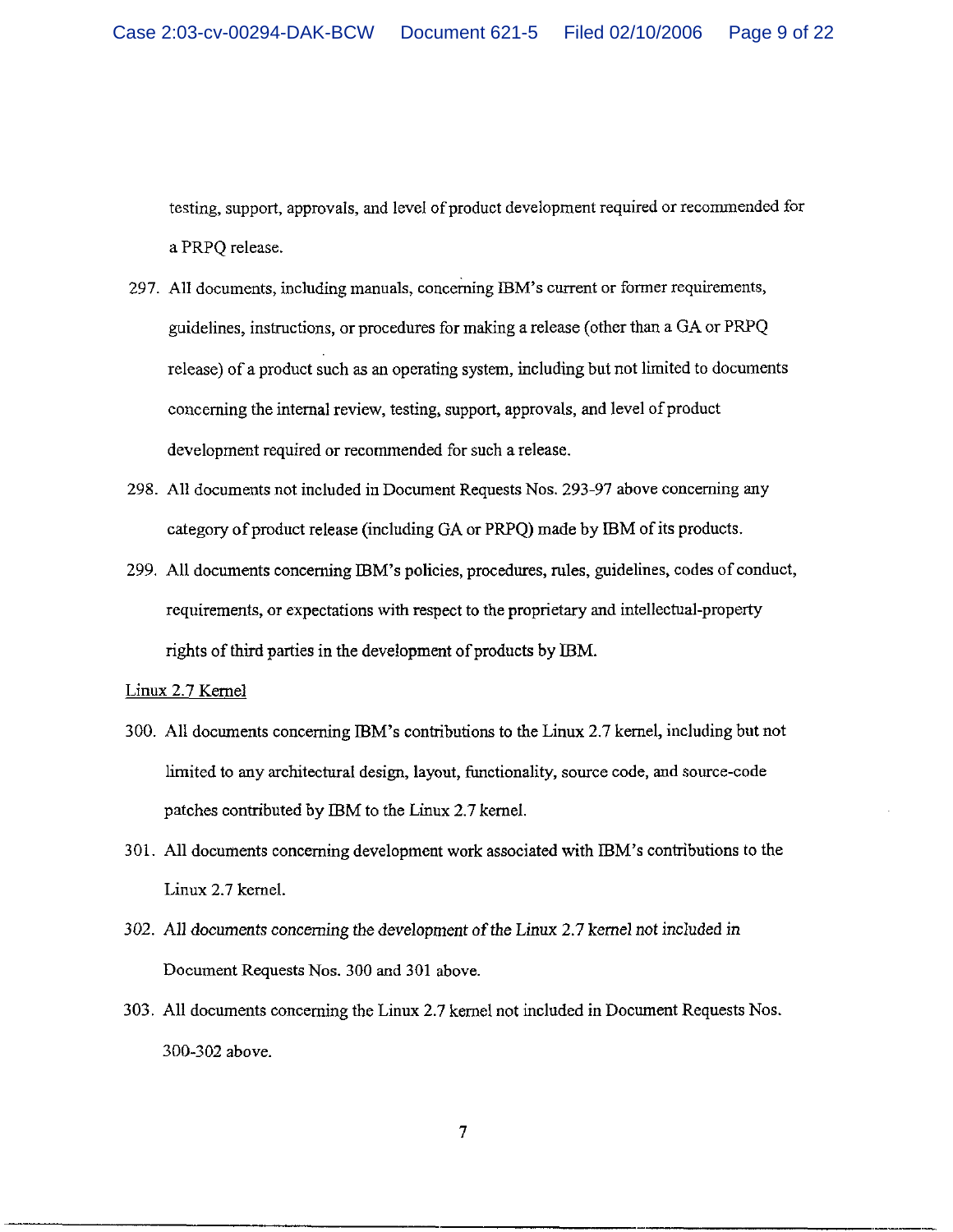### Linux Development Trees

- 304. All development trees for Linux that are or were maintained, used, or accessed by IBM, including but not limited to the "mib" and the "mm" development trees.
- 305. All documents concerning IBM's contributions to any development tree for Linux.
- 306. All documents not included in Document Requests Nos. 303-05 above concerning development work associated with IBM's contributions to any development tree for Linux.
- 307. All documents not included in Document Requests Nos. 303-06 above concerning any development tree for Linux that has been maintained, used, or accessed by IBM.

# Open Source Development Lab (OSDL)

- 308. All documents concerning IBM's participation or involvement in or contributions to the OSDL. Such documents shall include but not be limited to source code, source-code patches, programmer's notes or comments, design documents, and white papers.
- 309. All documents concerning contributions to Linux or open source that were originated, developed, or made by the OSDL. Such documents shall include but not be limited to source code, source-code patches, programmer's notes or comments, design documents, and white papers.
- 310. All documents concerning development work associated with IBM's contributions to the OSDL.
- 311. All documents concerning development work associated with contributions to Linux or open source that were originated, developed, or made by the OSDL.
- 312. All documents concerning development work done by the OSDL in connection with IBM's contributions to Linux or open source.

8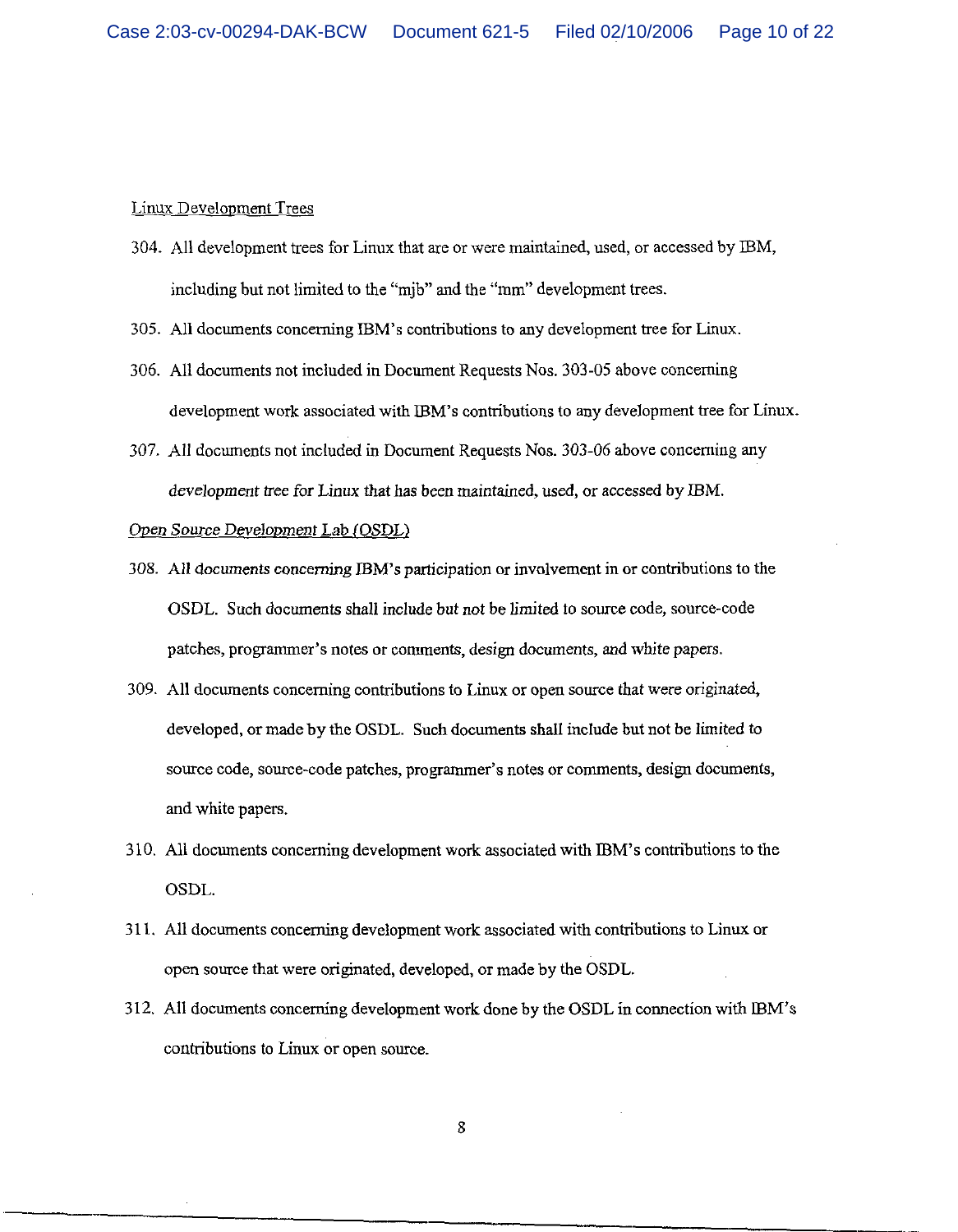- 313. All documents concerning communications between IBM and the OSDL regarding contributions to Linux or development work for Linux.
- 314. All documents concerning communications with any person or entity associated with the OSDL regarding the development work conducted by the OSDL.
- 315. All other documents concerning communications regarding the OSDL's contributions to Linux or development work for Linux.
- 316. All documents concerning agreements, negotiations, arrangements, or dealings between IBM and the OSDL.
- 317. All documents concerning Linux-related agreements, negotiations, arrangements, or dealings between IBM and/or OSDL, on the one hand, and any one or more of the following parties, on the other: Linus Torvalds, Andrew Morton, Richard Stallman, Alan Cox, Eben Moglen, Red Hat, SuSE, or any person or entity that has distributed Linux or made contributions to Linux or open source.
- 318. All documents not included in Document Requests Nos. 308-317 above concerning agreements associated with the OSDL.
- 319. All documents concerning policies, procedures, guidelines, or instructions for the OSDL's compliance with laws protecting copyrights, patents, trade secrets, or confidential information.
- 320. All documents concerning any evaluation, review, or audit of the OSDL's compliance with the policies, procedures, guidelines, or instructions in Document Request No. 319 above.
- 321. All documents concerning any evaluation, review, or audit of the OSDL's compliance with laws protecting copyrights, patents, trade secrets, or confidential information.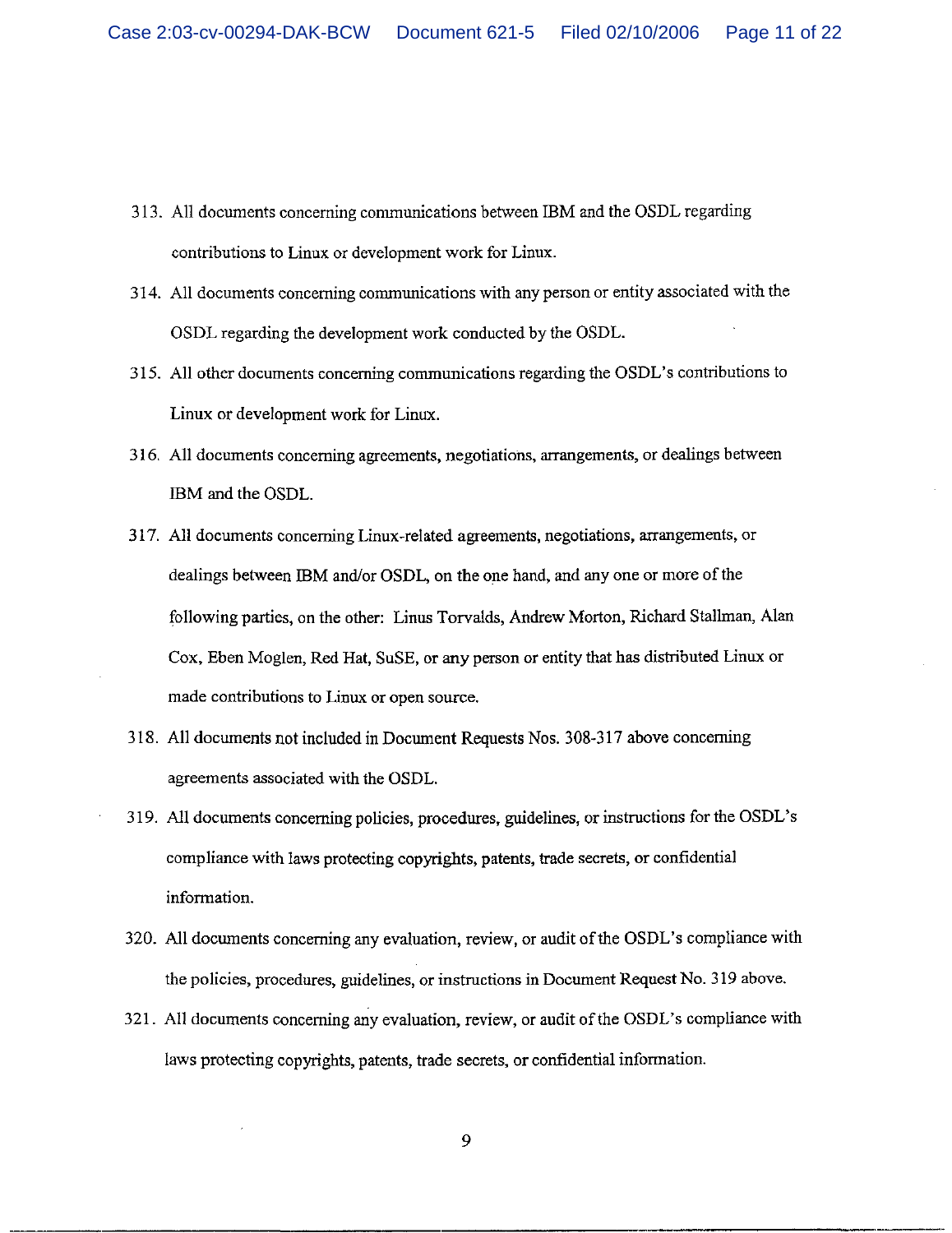- 322. All documents concerning the OSDL's document-retention policy.
- 323. All documents concerning the OSDL not included in Document Requests Nos. 308-22 above.

**Linux Projects** 

- 324. All documents not included in Document Requests Nos. 308-323 above concerning IBM's contributions to
	- the Carrier-Grade Linux project,
	- the Data Center Linux project,
	- the Linux 2.6 Stabilization project,
	- the Linux Highmem (large memory) Test (or Testing) project,
	- the I/O Subsystem Enhancement project,
	- the IA-64 Linux Development project,
	- the Linux Diagnostics Tool project,
	- the Linux Test project,
	- Dynix/ptx SMP and NUMA test suite ports to Linux,
	- Dynix/ptx SMP and NUMA lock ports to Linux, or
	- any (other) project sponsored by the Open Source Technology Group (formerly known as the Open Source Development Network).

Such documents shall include but not be limited to source code, source-code patches,

programmer's notes or comments, design documents, and white papers.

325. All contributions to Linux or open source that were originated, developed, or made by any project listed in Document Request No. 324 above.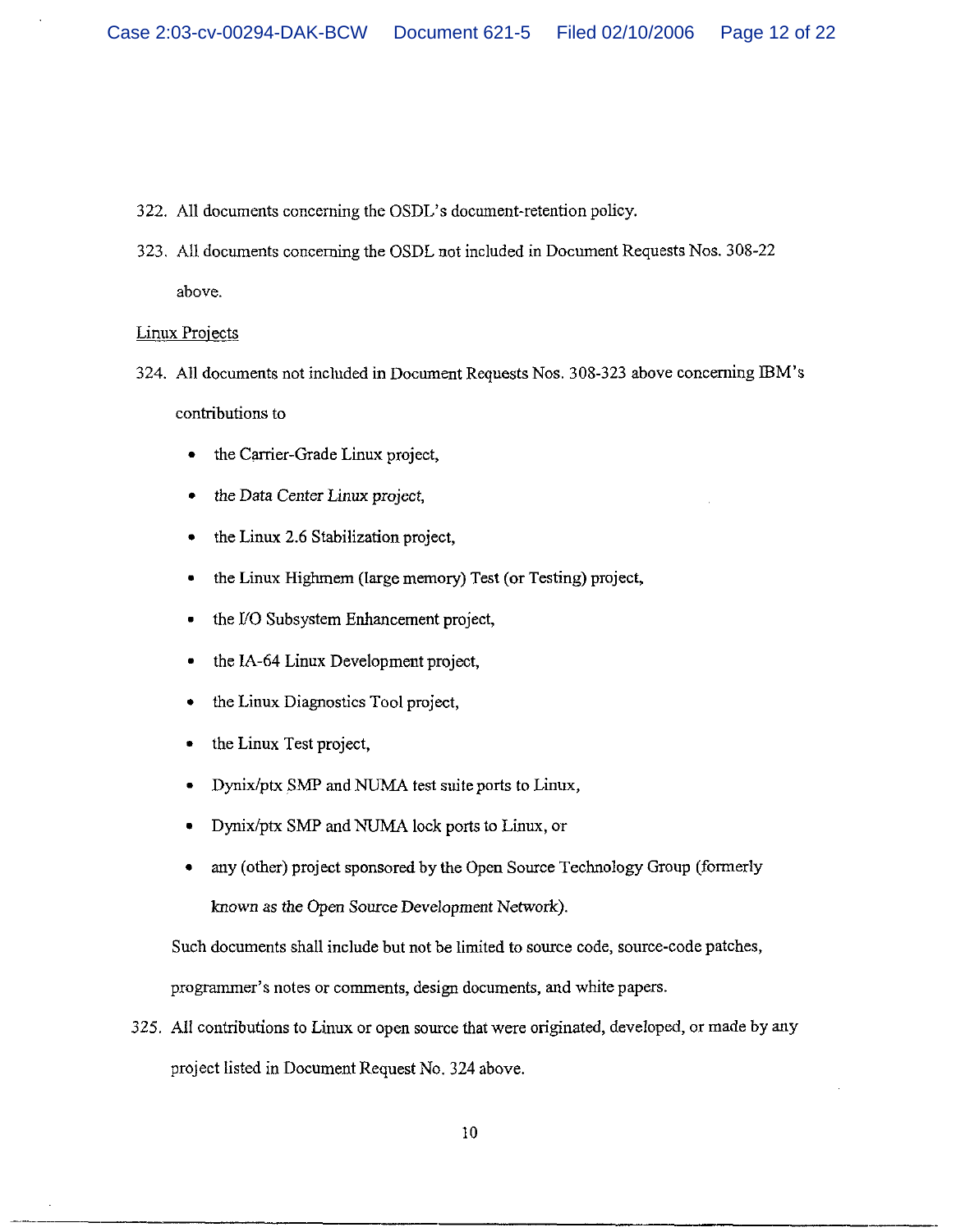- 326. All documents concerning development work associated with IBM's contributions to any project listed in Document Request No. 324 above.
- 327. All documents concerning development work associated with contributions to Linux or open source that were originated, developed, or made by any project listed in Document Request No. 324 above.
- 328. All documents concerning development work done by any project listed in Document Request No. 324 above in connection with IBM's contributions to Linux or open source.
- 329. All documents concerning communications between IBM and any project listed in Document Request No. 324 above regarding contributions to Linux or development work for Linux.
- 330. All documents concerning communications with any person or entity associated with any project listed in Document Request No. 324 above, regarding the work conducted by any such project.
- 331. All documents not included in Document Request Nos. 329-30 above concerning communications regarding the work of any project listed in Document Request No. 324 above.
- 332. All documents concerning policies, procedures, guidelines, or instructions for the compliance with laws protecting copyrights, patents, trade secrets, or confidential information by any project listed in Document Request No. 324 above.
- 333. All documents concerning any evaluation, review, or audit of the compliance with the policies, procedures, guidelines, or instructions in Document Request No. 332 above by any project listed in Document Request No. 324 above.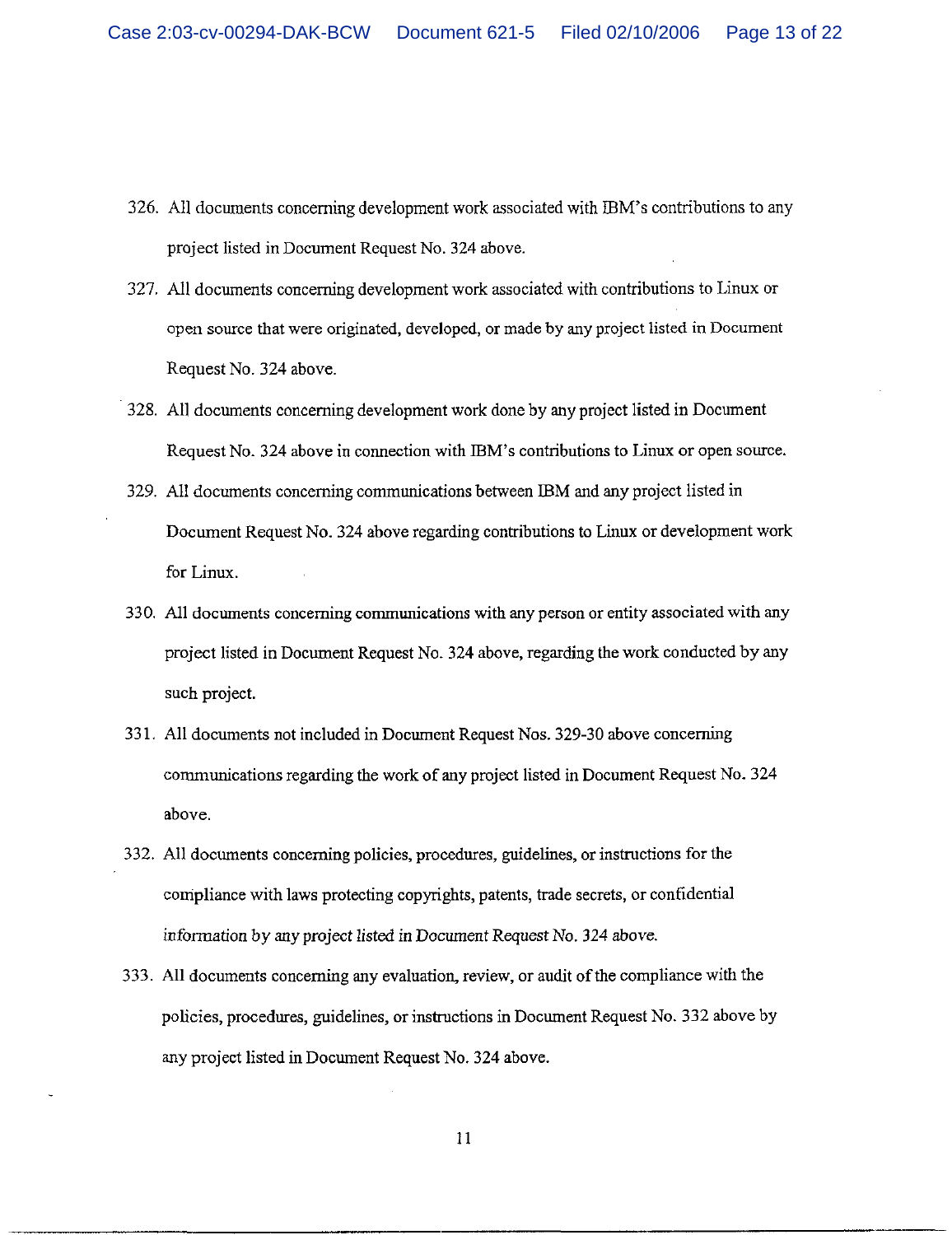- 334. All documents concerning any evaluation, review, or audit of the compliance with laws protecting copyrights, patents, trade secrets, or confidential information by any project listed in Document Request No. 324 above.
- 335. All documents not included in Document Requests Nos. 324-34 above concerning any project listed in Document Request No. 324 above.

### **IBM-Research Projects**

- 336. All documents concerning contributions to Linux originated, developed, or made by
	- the K42 project,
	- the SawMill project,
	- the Leeds/Linux project,
	- the Adaptive Fast Path Architecture (AFPA) project,
	- the flexible UNIX servers project,
	- the Enterprise Linux project,
	- the embedded Linux project,
	- or any IBM-Research project that has done development work for Linux or open source or made contributions to Linux or open source.

Such documents shall include but not be limited to source code, source-code patches, programmer's notes or comments, design documents, and white papers.

337. All documents concerning development work associated with contributions to Linux or open source that were originated, developed, or made by any project listed in Document Request No. 336 above.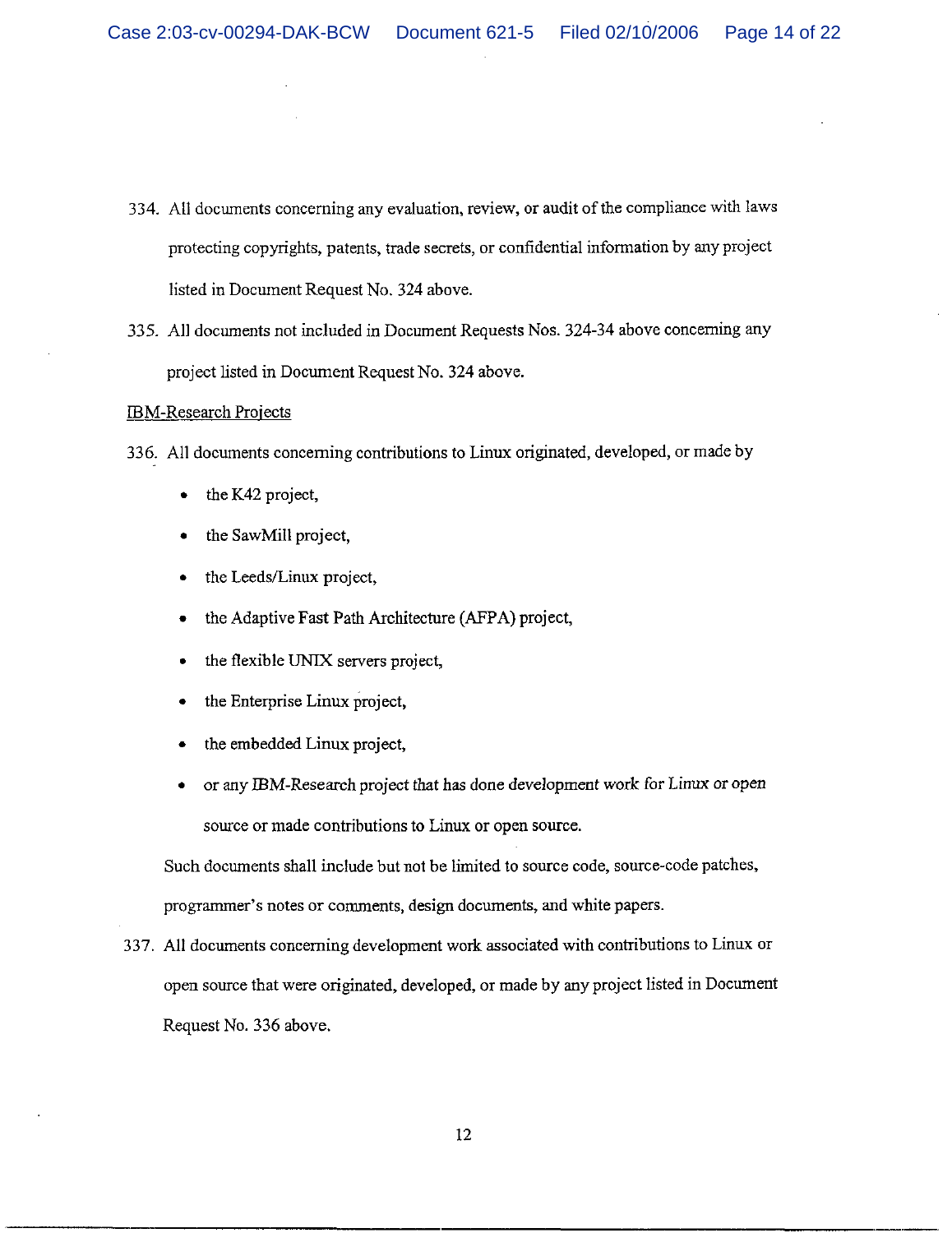- 338. All documents concerning development work done by any project listed in Document Request No. 336 above in connection with IBM's contributions to Linux or open source.
- 339. All documents concerning communications regarding any project listed in Document Request No. 336 above.
- 340. All documents concerning agreements, negotiations, arrangements, or dealings associated with any project listed in Document Request No. 336 above.
- 341. All documents concerning policies, procedures, guidelines, or instructions for compliance with laws protecting copyrights, patents, trade secrets, or confidential information by a project listed in Document Request No. 336 above.
- 342. All documents concerning any evaluation, review, or audit of the compliance with the policies, procedures, guidelines, or instructions in Document Request No. 341 above by any project listed in Document Request No. 336 above.
- 343. All documents concerning any evaluation, review, or audit of the compliance with laws protecting copyrights, patents, trade secrets, or confidential information by a project listed in Document Request No. 336 above.
- 344. All documents not included in Document Requests Nos. 336-343 above concerning any project listed in Document Request No. 336 above.

### **Wipro Limited**

345. All documents concerning IBM's contributions from UNIX, AIX, or Dynix to Wipro Limited (Wipro). Such documents shall include but not be limited to source code, sourcecode patches, programmer's notes or comments, design documents, and white papers.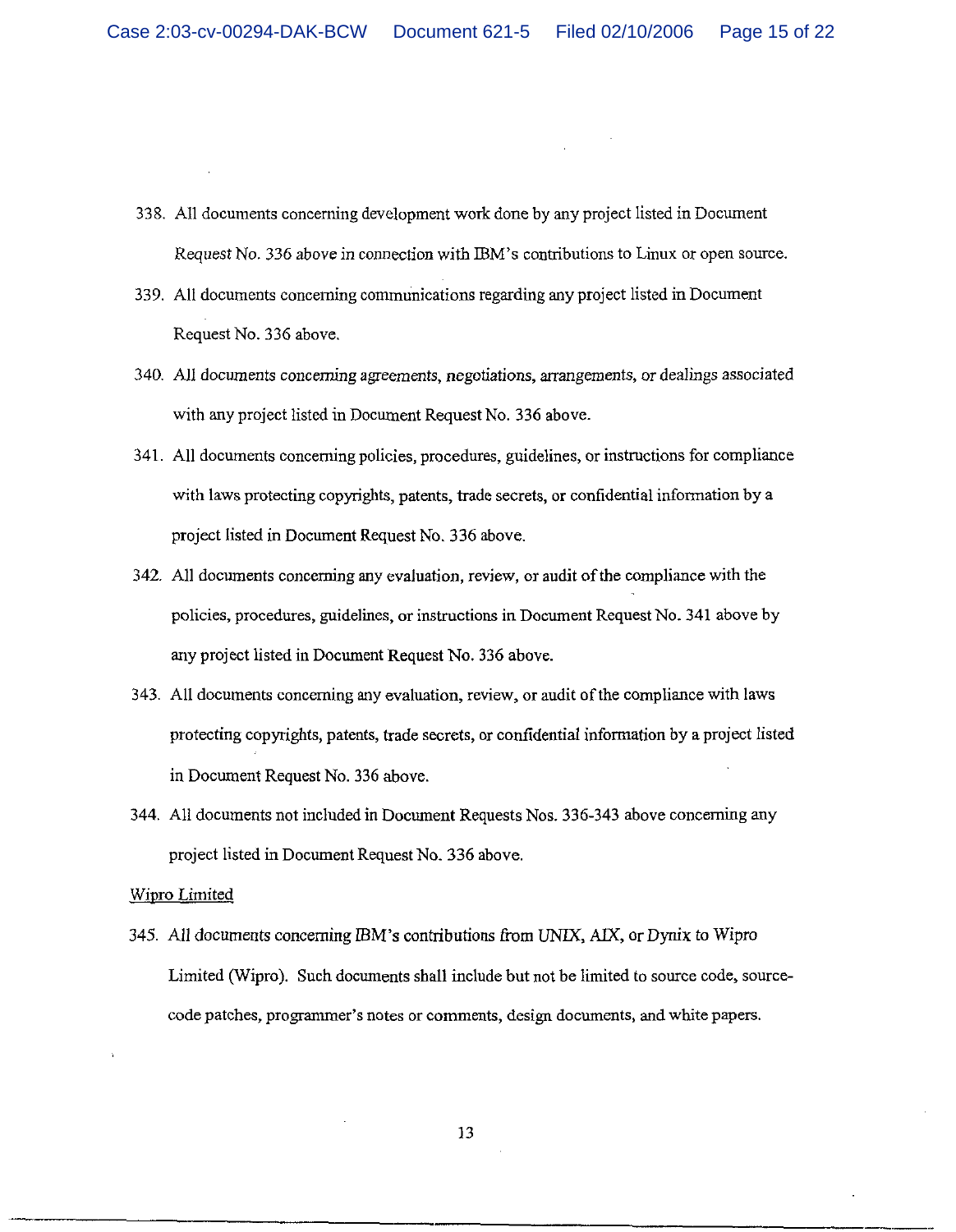- 346. All documents concerning contributions to Linux or open source that were originated, developed, or made by Wipro. Such documents shall include but not be limited to source code, source-code patches, programmer's notes or comments, design documents, and white papers.
- 347. All documents concerning development work associated with IBM's contributions from UNIX, AIX, or Dynix to Wipro.
- 348. All documents concerning development work associated with Wipro's contributions to Linux or open source.
- 349. All documents concerning development work done by Wipro in connection with IBM's contributions to Linux or open source.
- 350. All documents concerning communications between IBM and Wipro regarding UNIX, AIX, Dynix, or Linux.
- 351. All communications concerning development work done by Wipro involving UNIX, AIX, Dynix, or Linux.
- 352. All documents concerning agreements, negotiations, arrangements, or dealings between IBM and Wipro regarding UNIX, AIX, Dynix, or Linux.
- 353. All documents concerning Linux-related agreements, negotiations, arrangements, or dealings between IBM and/or Wipro, on the one hand, and any one or more of the following parties, on the other: Linus Torvalds, Andrew Morton, Richard Stallman, Alan Cox, Eben Moglen, RedHat, SuSE, or any person or entity that has distributed Linux or made contributions to Linux or open source.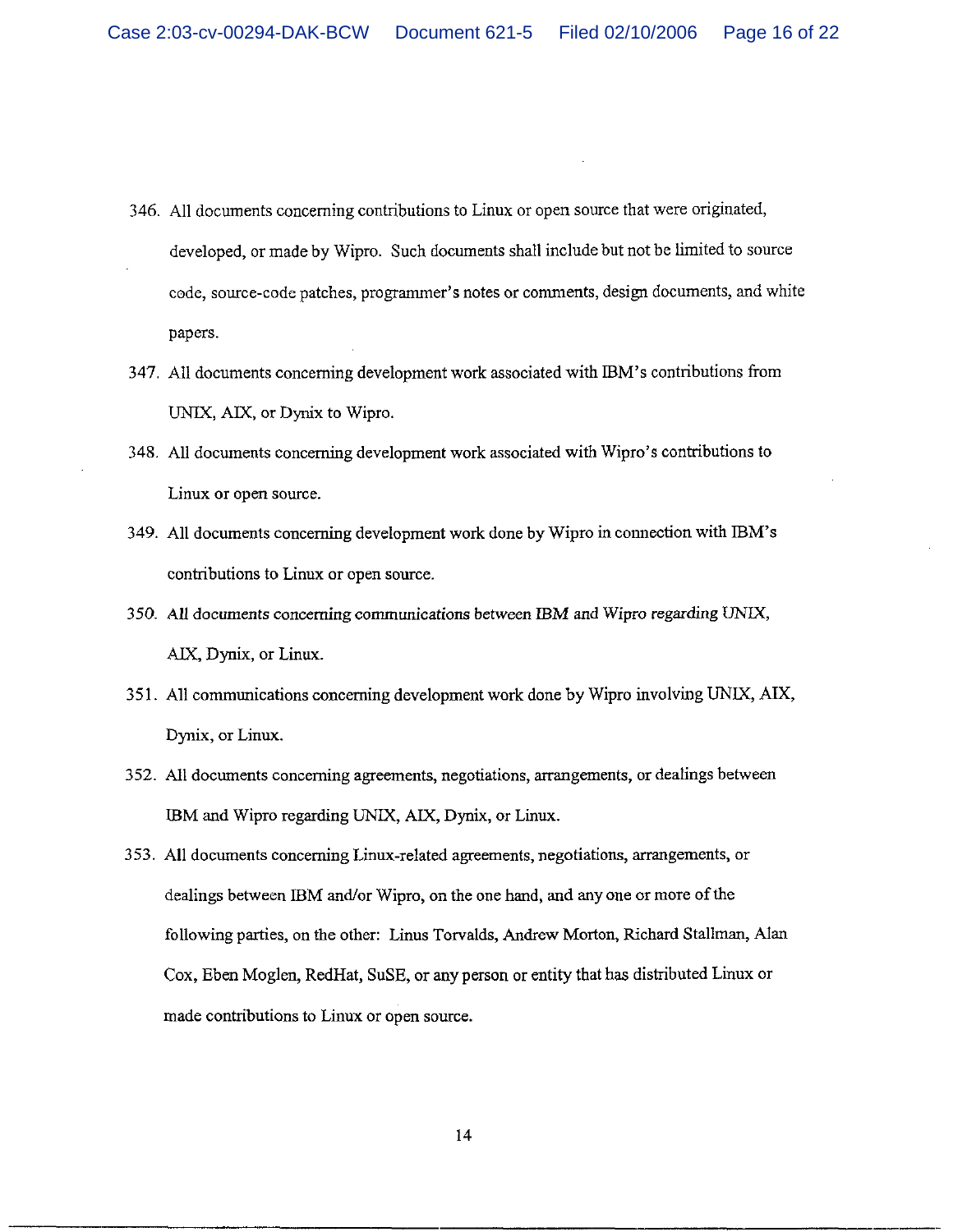- 354. All documents concerning any Task Order involving UNIX, AIX, Dynix, or Linux under any Technical Service Agreement and/or Statement of Work (SOW) between IBM and Wipro.
- 355. All documents not included in Document Requests Nos. 345-54 above concerning development work done by Wipro involving UNIX, AIX, Dynix, or Linux.

# Other Projects, Persons, and Entities

- 356. All documents not included in the Document Requests above concerning IBM's contributions from UNIX, AIX, or Dynix to any project, person, or entity (whether or not and however affiliated with IBM) that has done development work for Linux or open source or made contributions to Linux or open source.
- 357. All documents not included in the Document Requests above concerning contributions from UNIX, AIX, or Dynix to Linux or open source that were originated, developed, or made by any project, person, or entity (whether or not and however affiliated with IBM) that has done development work for Linux or open source or made contributions to Linux or open source.
- 358. All documents not included in the Document Requests above concerning development work associated with IBM's contributions from UNIX, AIX, or Dynix to any project, person, or entity (whether or not and however affiliated with IBM) that has done development work for Linux or open source or made contributions to Linux or open source.
- 359. All documents not included in the Document Requests above concerning development work associated with contributions from UNIX, AIX, or Dynix to Linux or open source

15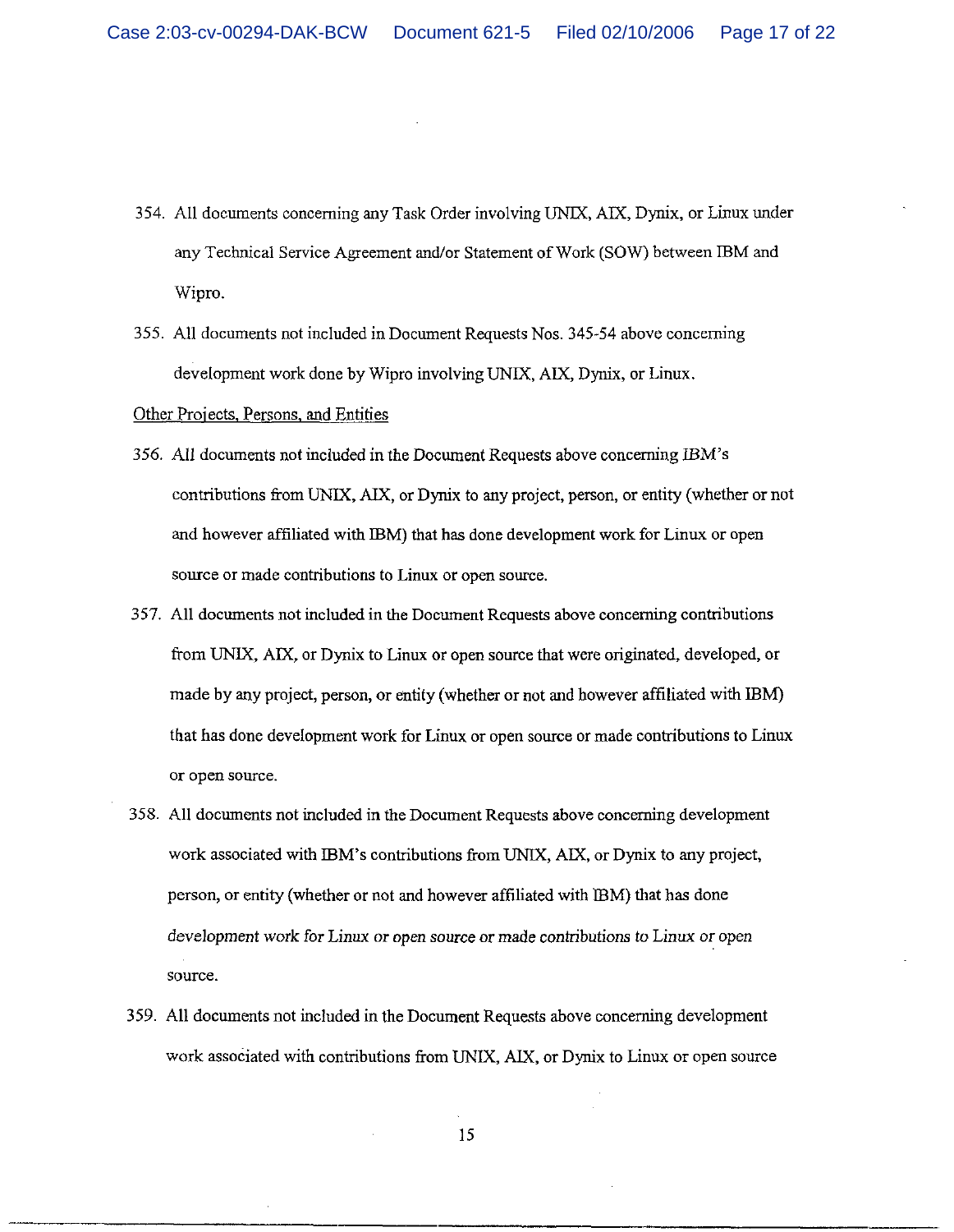that were originated, developed, or made by any project, person, or entity (whether or not and however affiliated with IBM) that has done development work for Linux or open source or made contributions to Linux or open source.

- 360. All documents not included in the Document Requests above concerning development work done by any project, person, or entity (whether or not and however affiliated with IBM) in connection with IBM's contributions to Linux or open source.
- 361. All documents not included in the Document Requests above concerning any Linux-related agreements, negotiations, arrangements, or dealings between IBM and/or any project, person, or entity (whether or not and however affiliated with IBM) that has done development work for Linux or open source or made contributions to Linux or open source, on the one hand, and any one or more of the following parties, on the other: Linus Torvalds, Andrew Morton, Richard Stallman, Alan Cox, Eben Moglen, Red Hat, SuSE, or any person or entity that has distributed Linux or made contributions to Linux or open source.

### **Further Requests**

- 362. All documents not included in the Document Requests above concerning development work associated with IBM's contributions to Linux.
- 363. All documents not included in the Document Requests above concerning contributions to Linux that were requested, approved, reviewed, evaluated, modified, or developed by IBM.
- 364. All documents not included in the Document Requests above concerning development work associated with the contributions to Linux described in Document Request No. 363 above.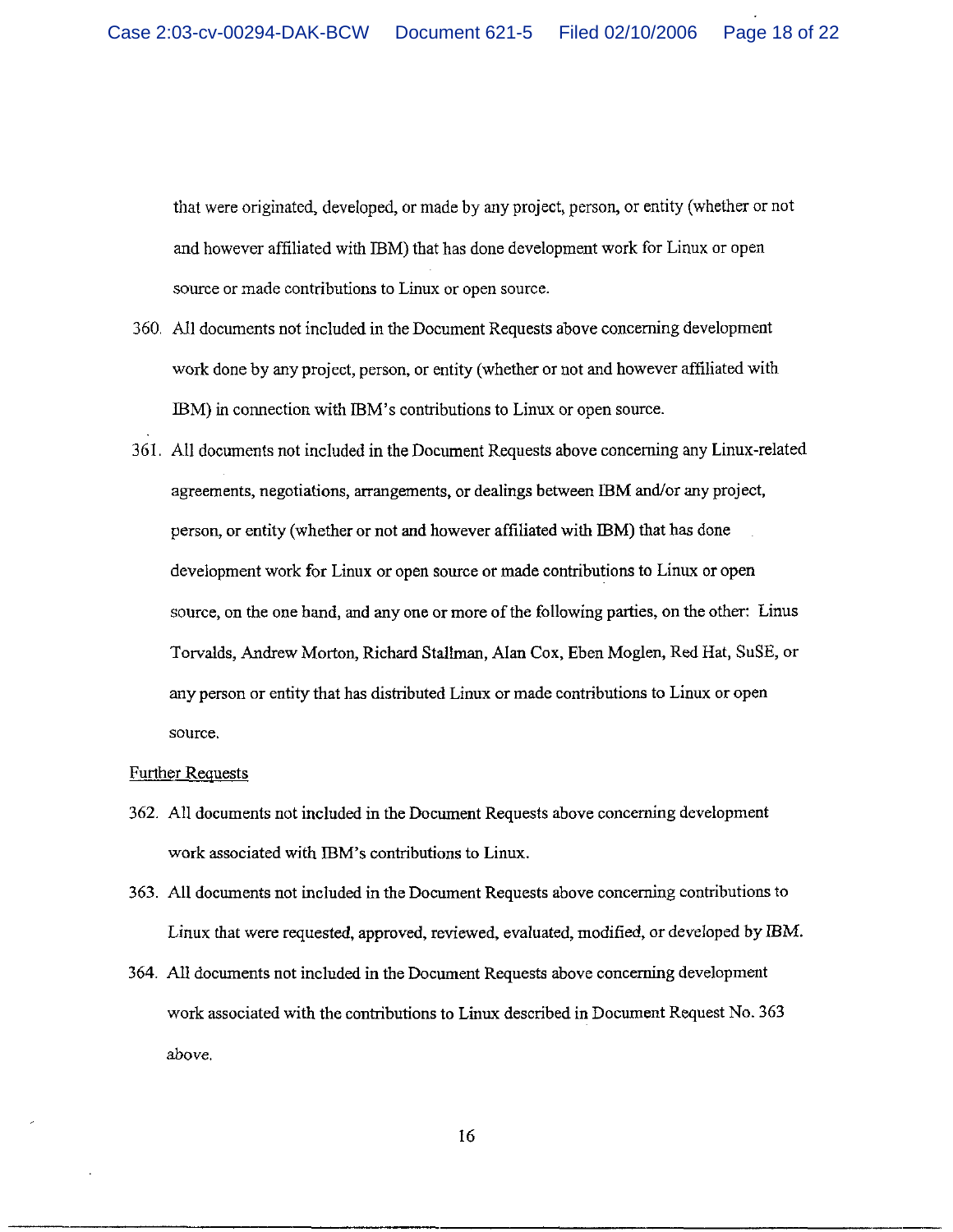- 365. All documents not included in the Document Requests above concerning any platform for staging IBM's contributions to Linux.
- 366. All documents not included in the Document Requests above concerning policies, procedures, guidelines, or instructions for IBM's compliance with laws protecting copyrights, patents, trade secrets, and confidential information.
- 367. All documents concerning actual or potential copyright, patent, or trade-secret violations in the development of the Linux kernel.

# IBM, Novell, SuSE, and this Litigation

- 368. All documents concerning communications between IBM and Novell regarding this litigation or any lawsuit related to this litigation. Such documents shall include but not be limited to e-mail, letters, memoranda, agendas, minutes, transcripts, calendar entries, and notes.
- 369. All documents concerning any agreements, negotiations, arrangements, or dealings between IBM and Novell in connection with this litigation or any lawsuit related to this litigation.
- 370. All documents concerning this litigation or any lawsuit related to this litigation sent to, delivered to, presented to, or shared with Novell by IBM or any person or entity acting on behalf of IBM.
- 371. All documents concerning this litigation or any lawsuit related to this litigation sent to, delivered to, presented to, or shared with IBM by Novell or any person or entity acting on behalf of Novell.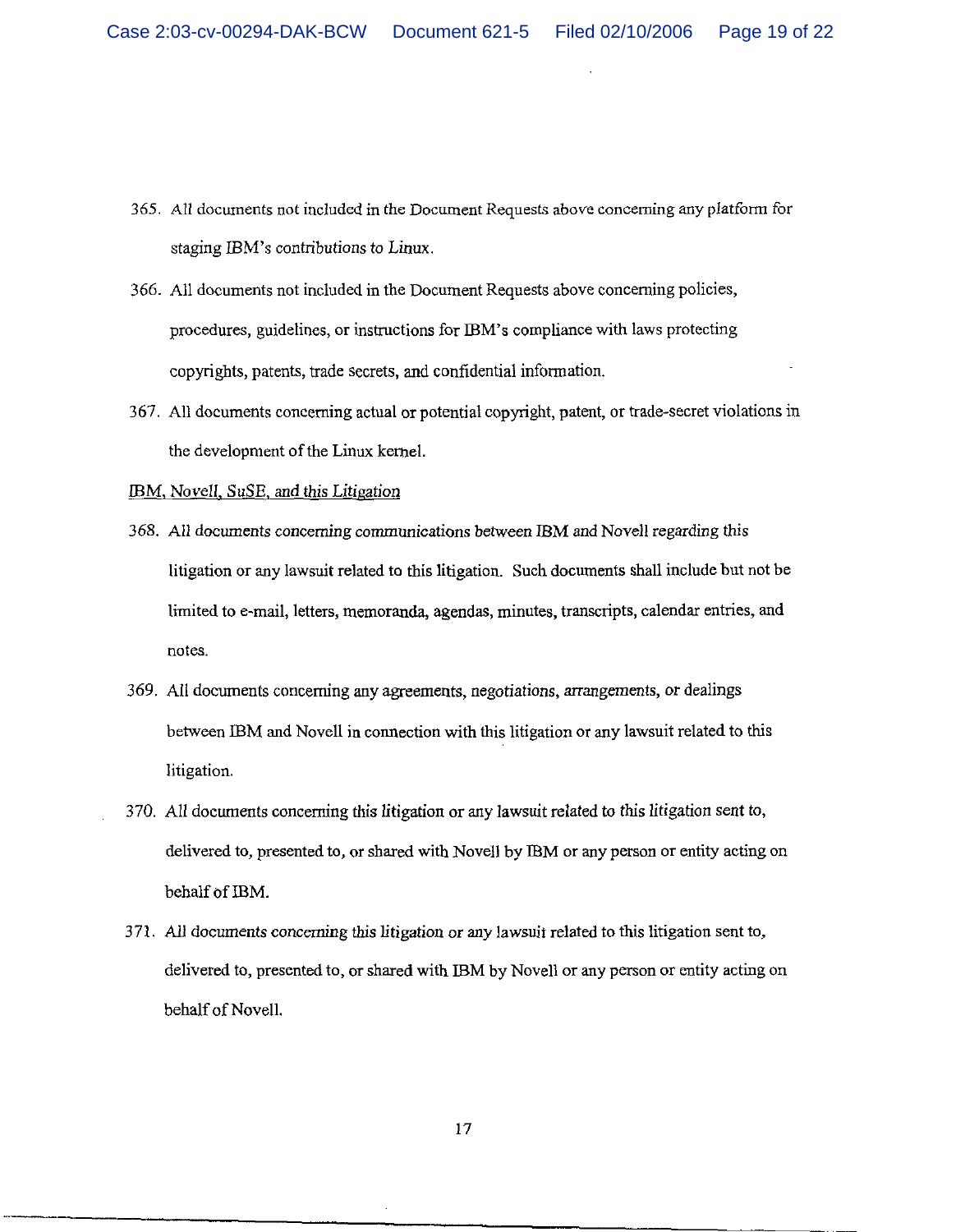Other

- 372. All documents concerning IBM's plans, efforts or attempts to market, promote, or advertise (a) hardware products or software products usable with Linux-based operating systems, AIX operating systems, or Dynix operating systems; (b) middleware software usable in a Linux environment; or (c) services (including installation, development, maintenance, consulting, or migration services) associated with Linux-based systems or software products, AIX systems or software products, or Dynix systems or software products.
- 373. All documents concerning the drafting, revision, and editing of the System V Software Agreements between AT&T and IBM, and AT&T and Sequent. Such documents shall include without limitation all drafts, revisions, and mark-ups.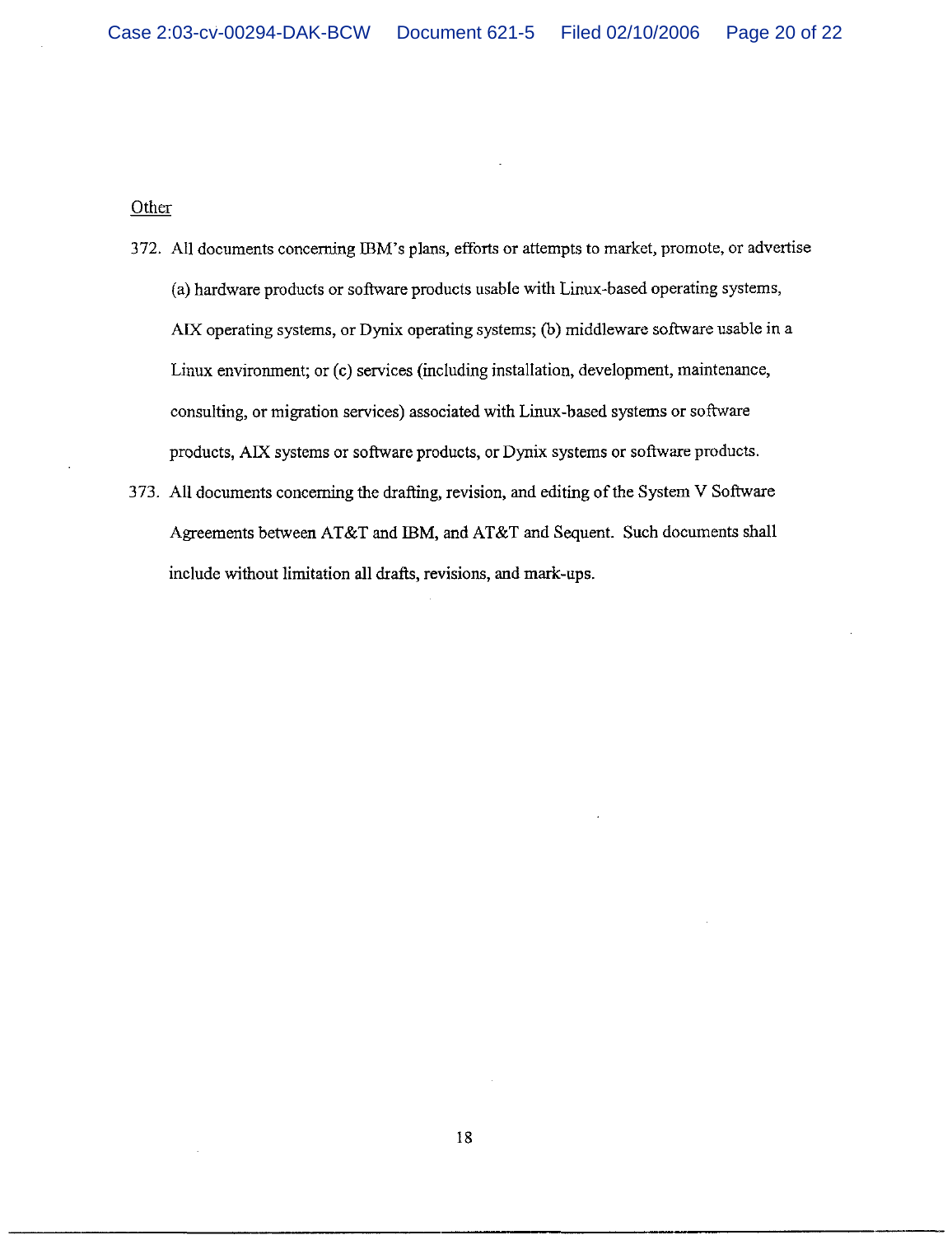DATED this 12th day of August, 2005.

Respectfully submitted,

HATCH, JAMES & DODGE, P.C. Brent O. Hatch Mark F. James

BOIES, SCHILLER & FLEXNER LLP Robert Silver (admitted pro hac vice) Stuart H. Singer (admitted pro hac vice) Stephen N. Zack (admitted pro hac vice) Edward Normand (admitted pro hac vice)

Stundlau By:

Attorneys for The SCO Group, Inc.

19